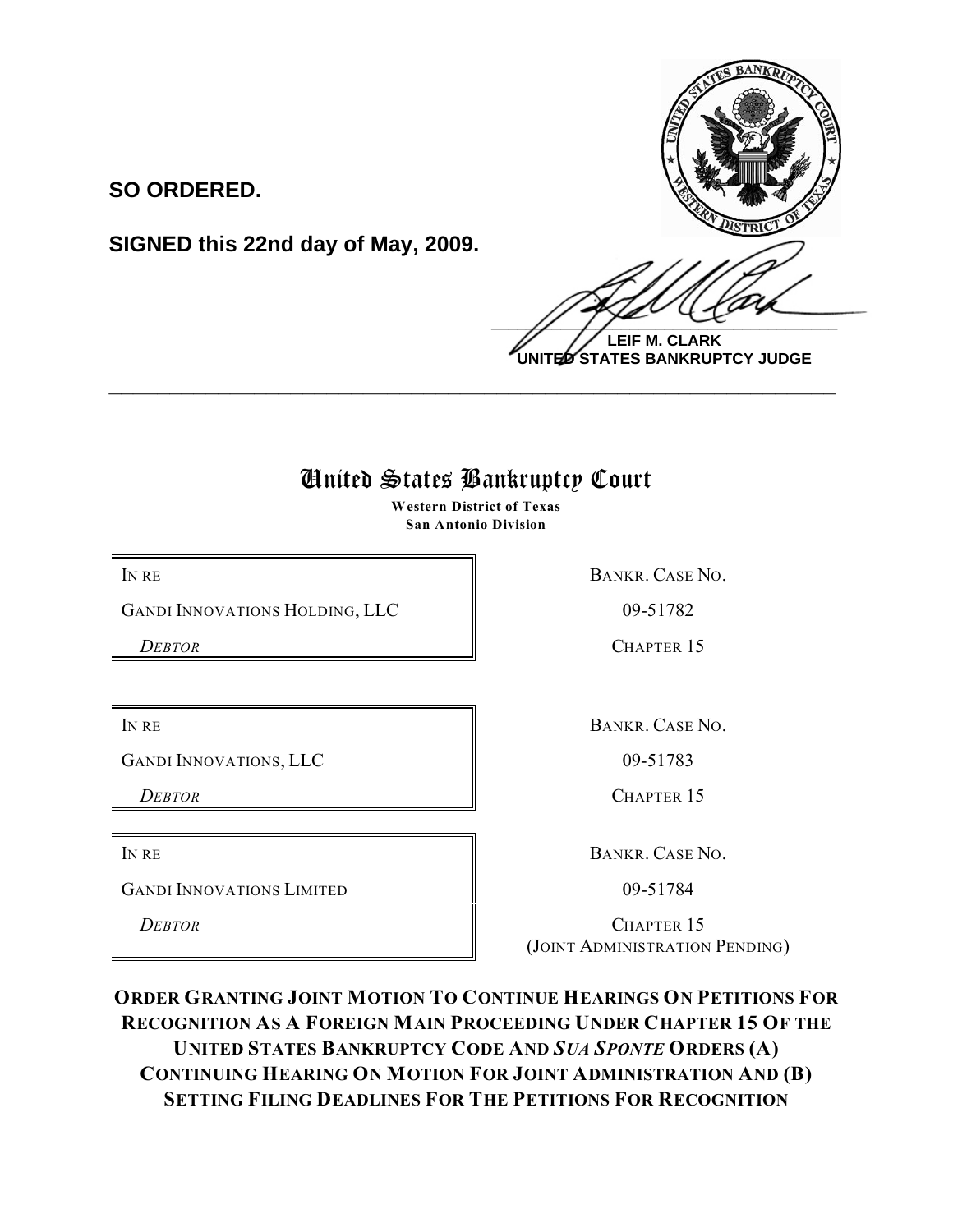CAME ON for consideration the foregoing matter. On May 14, 2009, each of the abovecaptioned debtors (collectively, the "Debtors") filed a petition for recognition under Chapter 15 of the Bankruptcy Code (the "Chapter 15 Petitions").<sup>1</sup> On May 15, 2009, the court held an emergency preliminary hearing and granted relief pursuant to section 1519, staying all litigation and arbitration matters pending in the United States against the Debtors pending the court's consideration of the petition for recognition. The court set a hearing on the petition for recognition for May 27, 2009. On May 22, 2009, the Debtors and the Foreign Representative (being the Monitor appointed by the Ontario Superior Court of Justice, Commercial Division, in proceedings involving these debtors opened under the Companies' Creditors Arrangement Act) filed their Joint Motion To Continue Hearings On Petitions For Recognition As A Foreign Main Proceeding Under Chapter 15 Of the United States Bankruptcy Code (the "Motion to Continue"). After due consideration of the Motion to Continue, it is hereby

**ORDERED**, that the Motion to Continue is **GRANTED**. The petitions for recognition are reset to Friday, June 5, 2009 (the "Hearing") at 9:30 AM (CDT) before the Hon. Leif M. Clark in the United States Bankruptcy Court for the Western District of Texas, Courtroom No. 1, 3<sup>rd</sup> Floor, H.F. Garcia Federal Building and U.S. Courthouse, 615 E. Houston Street, San Antonio, Texas. The court notes that it is required to make a separate recognition determination as to each of the Debtors. The court will be make determine, as to each debtor, whether the foreign proceedings are main or non-main proceedings (or neither). *See In re Bear Stearns High-Grade Structured Credit Strategies Master Fund, Ltd. et. al.*, 389 B.R. 325 (S.D.N.Y. 2008). The findings of the Canadian justice with

 $<sup>1</sup>$  The petition requests recognition as a foreign main proceeding. However, the court has the independent duty to</sup> determine whether the foreign proceeding is a main or a non-main proceeding – or neither. *See In re Bear Stearns High-Grade Structured Credit Strategies Master Fund, Ltd. et. al.*, 389 B.R. 325 (S.D.N.Y. 2008). Until such time as the court considers the evidence presented and rules thereon, it is premature to describe the foreign proceeding as anything more at this stage than "the foreign proceeding."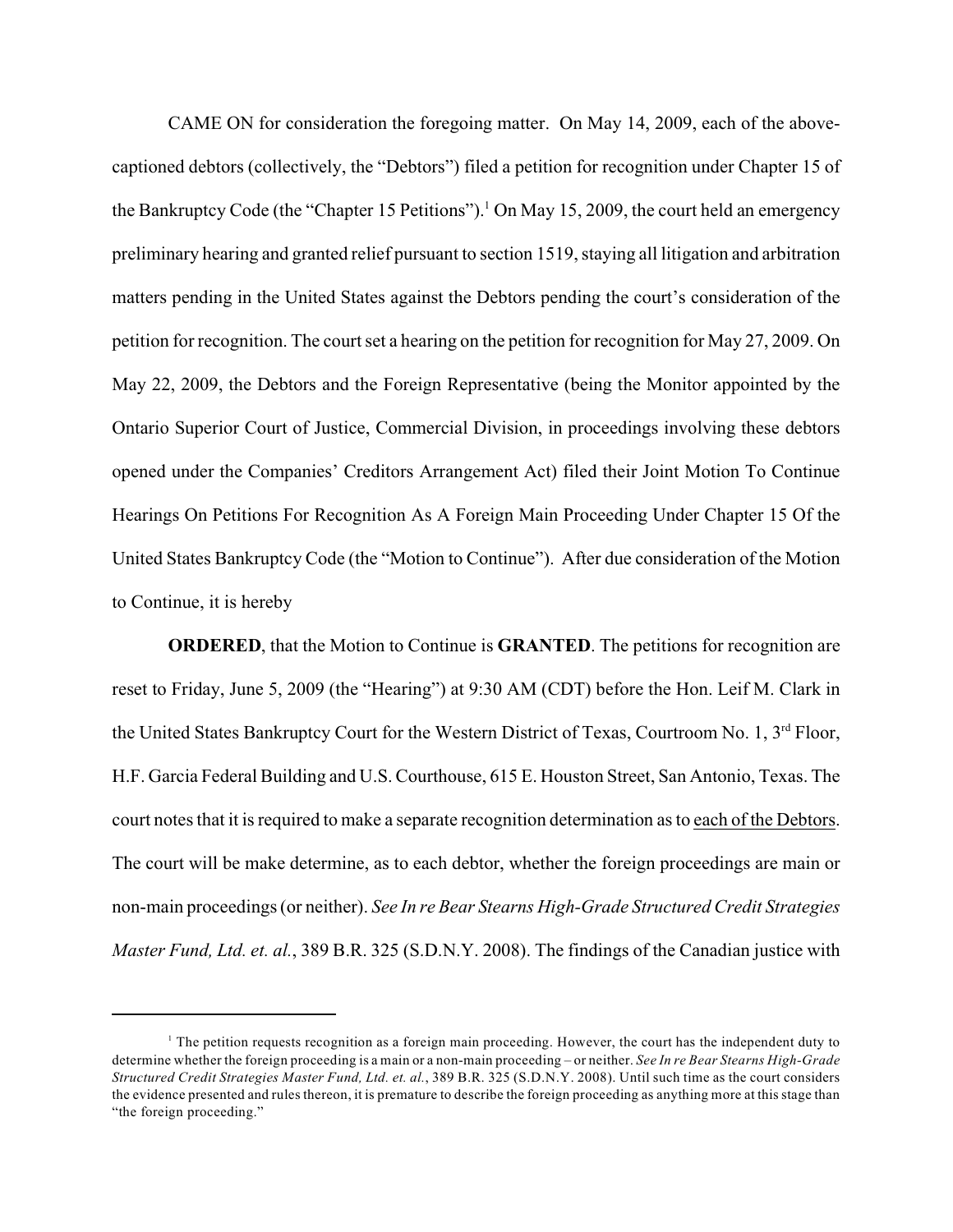regard to whether the proceedings in Canada are main or non-main proceedings within the meaning of chapter 15 of title 11, will be relevant but they are not dispositive on the issue;<sup>2</sup> and it is further

**ORDERED**, that the Debtors' Motion To Jointly Administer Chapter 15 Bankruptcy Cases (the "Motion for Joint Administration") [Docket No. 14], which was originally scheduled to be heard on May 27, 2009 [Docket No. 22], will also be reset to June 5, 2009 at the place and time provided in the previous paragraph; and it is further

**ORDERED**, that the Monitor shall be responsible for notice to the necessary parties as set forth in Rule 2002(q) of the Federal Rules of Bankruptcy Procedure. Said notice should advise all said parties of the date, time and location of the hearing for both sets of matters. The notice should further provide for a "call in" number, such that interested parties may participate by telephone in the proceeding (though testimony may not be presented by telephone absent the express approval of this court, obtained after due notice to other parties according said parties an opportunity to be heard with regard to the taking of testimony in that format). It is further

**ORDERED**, that all affidavits in support of the Chapter 15 Petitions shall be filed, *with a hard copy to chambers*, no later than Wednesday, May 27, 2009 at 5:00 PM CDT. Although the court may take live testimony in support of the Chapter 15 Petitions at the Hearing, no witness (other than rebuttal witnesses) may testify unless a timely affidavit containing their testimony is filed. The Monitor shall be responsible for assuring that a copy of any filed affidavits be furnished to any persons outside the United States who may not have access to the court's electronic case filing system. It is further

**ORDERED**, that all affidavits in opposition to the Chapter 15 Petitions shall be filed, *with*

 $^2$  This is so because the Model Law on Cross-Border Insolvency, enacted in the United States as Chapter 15 of title 11, places the task of determining whether a given insolvency proceeding is a main or a non-main proceeding not on the initiating court (as is done under the European Convention Regulation on Insolvency), but on the receiving court. *See In re Bear Stearns, supra*.